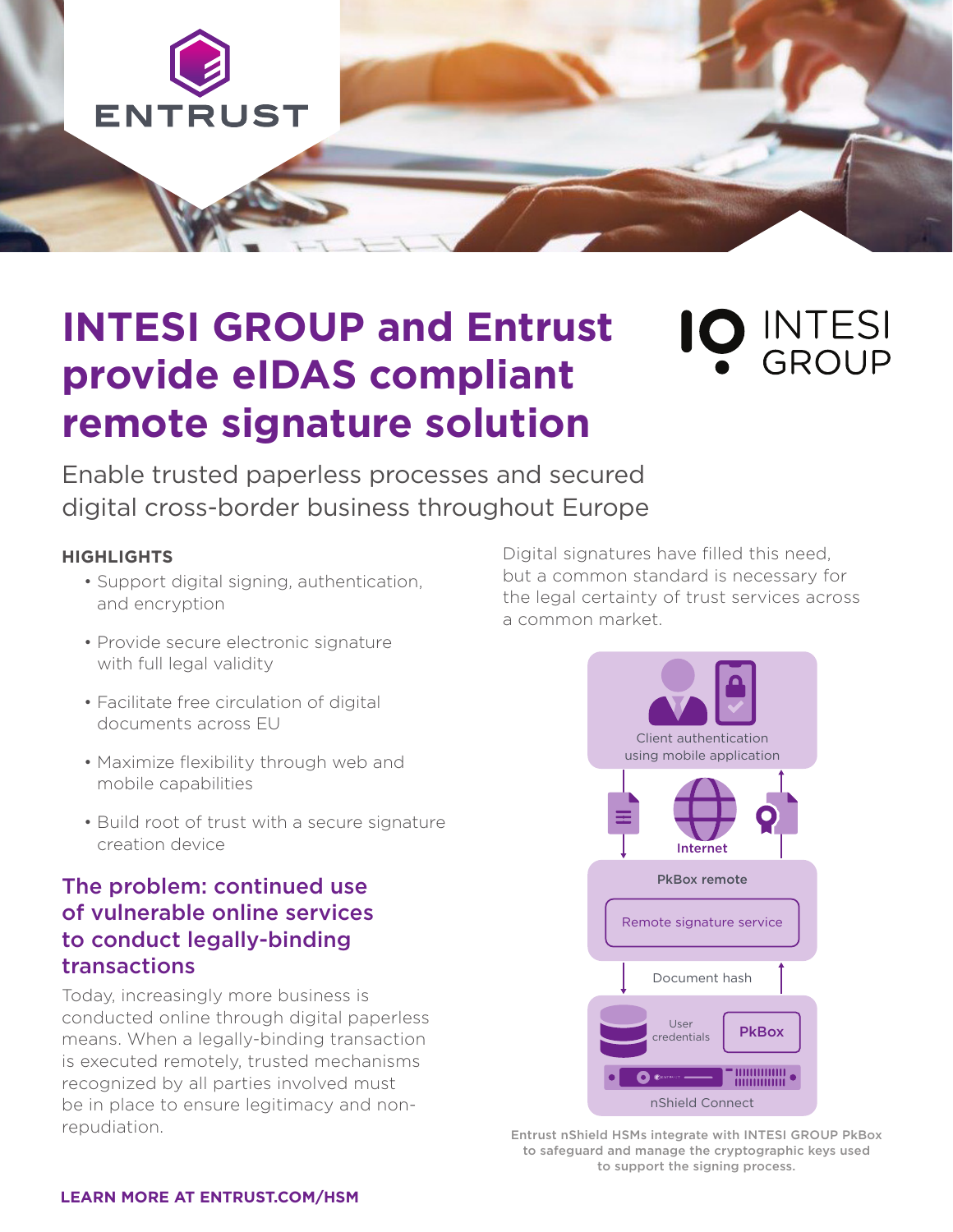### The challenge: delivering a flexible, scalable, and trusted service for digital cross-border business

The regulation on electronic identification and trust services for electronic transactions (eIDAS) establishes the common standard that enables legally-binding cross-border business across Europe. eIDAS compliant Qualified Signature Creation Devices (QSCDs) enable users to remotely sign transactions and documents. To ensure that the electronic signatures receive the same legal recognition as those created in traditional user-managed environments, trustworthy systems and channels must be used to guarantee reliability and control, including use of cryptography and the protection of associated signing keys.

# The solution: legally recognized remote electronic signatures with a strong cryptographic root of trust

INTESI GROUP PkBox security server is a QSCD designed for high volume transactional environments. When used with qualified certificates, PkBox generates legally-binding Qualified Electronic Signatures and Qualified Electronic Seals. The solution enables public and private organizations from industries such as banking, insurance, and healthcare to capitalize on the opportunities brought by eIDAS Regulation EU 910/2014 regarding the implementation of paperless processes and digital cross-border business. PkBox can be used for signature and seal creation, verification, authentication, and encryption.

The solution offers high performance, resiliency, and scalability. Capable of managing millions of signature credentials and one-time passwords (OTPs), the solution can easily scale in a load-balanced multi-tiered architecture. PkBox supports in-house deployments, as well as remote signatures based on the INTESI GROUP Time4Mind cloud service.

INTESI GROUP PkBox integrates with Entrust nShield® hardware security modules (HSMs) to safeguard and manage the cryptographic keys used to support the signing process. The result is a certified high performance solution able to handle large volumes of transactions with maximum flexibility.

### Why use Entrust nShield HSMs with INTESI GROUP PKbox?

Signing keys handled outside the cryptographic boundary of a certified HSM are significantly more vulnerable to attack, which can lead to compromise of critical data. HSMs are the only proven and auditable way to secure cryptographic material. nShield HSMs integrate with PkBox to safeguard security sensitive information including OTP seeds, signature keys, and authentication passwords. The HSM provides comprehensive logical and physical protection, delivers an auditable method for enforcing security policies, and builds a strong root of trust with a secure signature creation device.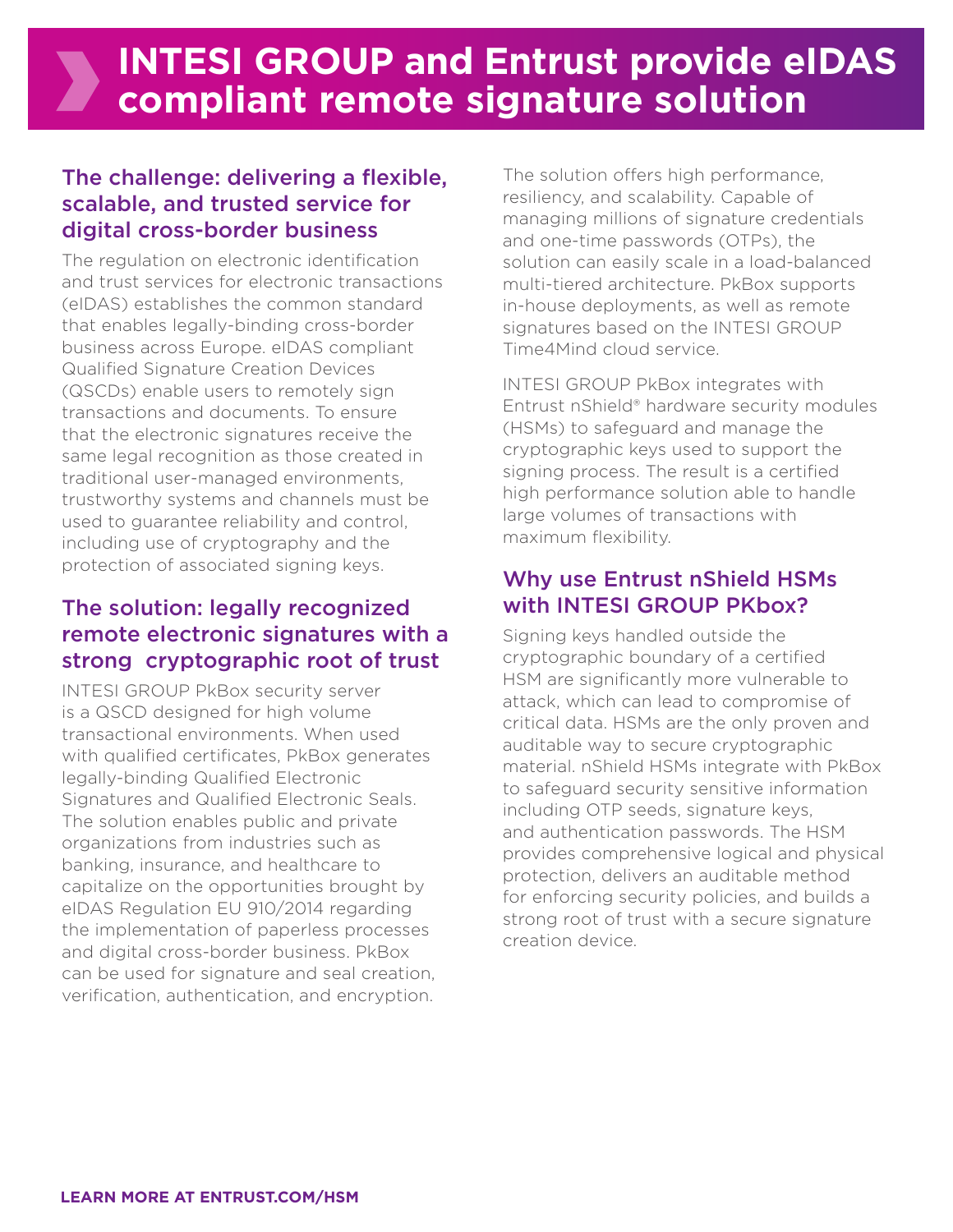# **INTESI GROUP and Entrust provide eIDAS compliant remote signature solution**

Entrust nShield Connect HSMs enables INTESI GROUP PkBox customers to:

- Secure keys within carefully designed cryptographic boundaries that use robust access control mechanisms, so that keys are only used for their authorized purpose
- Ensure key availability by using sophisticated management, storage, and redundancy features to guarantee they are always accessible when needed by the QSCD
- Deliver superior performance to support demanding transaction volumes

### Entrust HSMs

Entrust nShield HSMs are among the highest-performing, most secure and easy-to-integrate HSM solutions available, facilitating regulatory compliance and delivering the highest levels of data and application security for enterprise, financial and government organizations. Our unique Security World key management architecture provides strong, granular controls over access and usage of keys.

### INTESI GROUP

PkBox provides state of the art remote electronic signature, data encryption, and strong authentication. Thanks to its scalable and flexible architecture, PkBox enables a software factory to:

Manage any kind of security tasks (key management, electronic signature, verification, and time stamping) without the need of knowing the underlining technologies

Develop solution to manage millions of credentials and certificates with the required throughput of signatures , seals, and authentications

Comply with eIDAS regulation and manage security operations with the keys protected in a Entrust HSM

### www.intesigroup.com

### Learn more

To find out more about Entrust nShield HSMs visit **entrust.com/HSM**. To learn more about Entrust's digital security solutions for identities, access, communications and data visit entrust.com